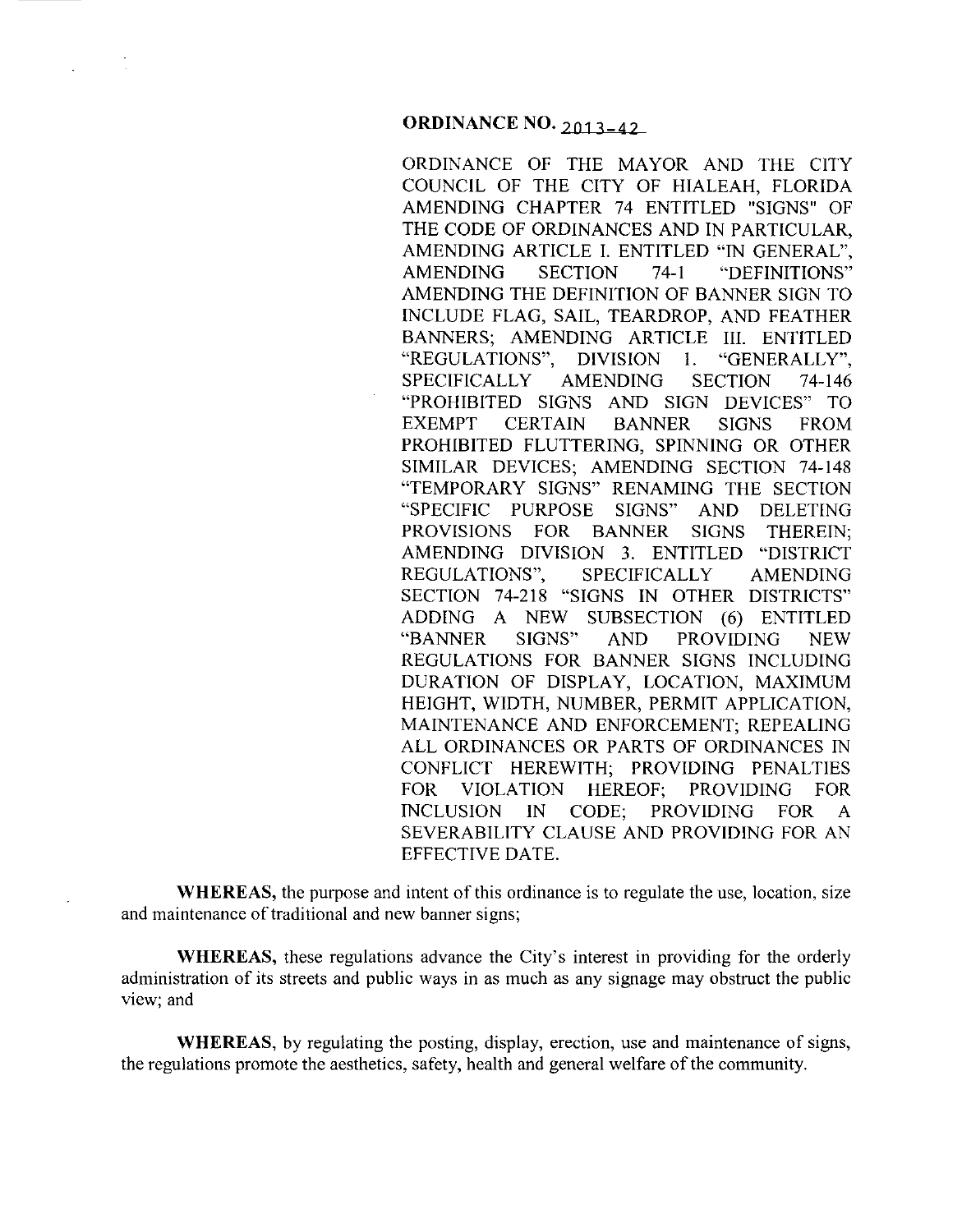### Ordinance No. 2013-42 Page 2

NOW, THEREFORE, BE IT ORDAINED BY THE MAYOR AND THE CITY COUNCIL OF THE CITY OF HIALEAH, FLORIDA, THAT:

Section 1: Chapter 74 entitled "Signs", of the Code of Ordinances of the City of

Hialeah, Florida, is hereby amended to read as follows:

Chapter 74

#### **SIGNS**

 $\star$  \*  $\star$  \*

### ARTICLE I. IN GENERAL

#### Sec.  $74-1.$  - Definitions.

The following words, terms and phrases, when used in this chapter, shall have the meanings ascribed to them in this section, except where the context clearly indicates a different meaning:

> \* \* \* \* \* \* *Banner sign* means a sign having letters, characters or

illustrations applied to cloth, plastics, paper or fabric of any kind with only such material for backing. This definition includes flag banners, sail banners, teardrop banners or feather banners.

 $\ast$   $\ast$   $\ast$ 

### ARTICLE III. REGULATIONS

\* \* \* \* \*

### DIVISION 1. GENERALLY

#### Sec. 74-146. – Prohibited signs and sign devices.

Prohibited signs and sign devices shall be as follows:

- (I) Abandoned signs.
- (2) Billboards/off-site signs.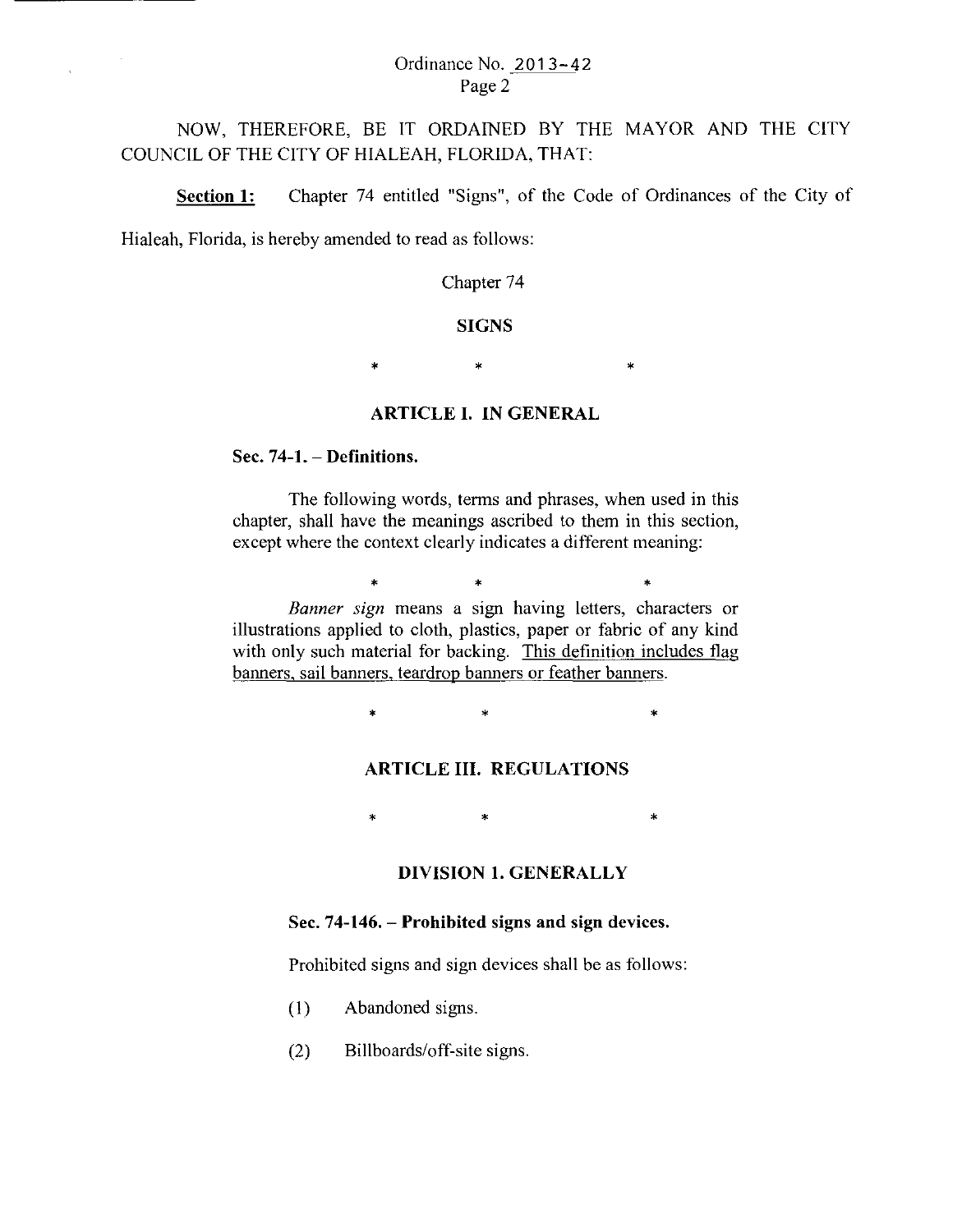### Ordinance No. 201 3-42 Page 3

(3) Fluttering, spinning or other similar devices except banner signs as provided in Section 74-218 (6).

 $\ast$   $\ast$   $\ast$ 

### Sec. **74-148.- Temporary signs Specific purpose signs.**

- (a) *Types of signs.* Banner, rReal estate, construction, and political campaign signs are considered temperary specific purpose signs.
- (b) *Duration and removal.* Temporary sSigns shall be removed in accordance with the following:
	- (I) *Within area and height limitations.* All temperary signs conforming to the area and height limitations must be removed or replaced within 90 days of the date of installation, except as provided in this chapter.
	- (2) *Exceeding area and height limitations.* Any person who intends to install a temporary sign exceeding the area and height limitations set forth in this chapter, but in no event by more than 100 percent of such limitations, must apply for and obtain a temporary sign permit prior to installation. All temperary sign permit applications must be accompanied by a fee of \$10.00. Such applications shall not include the submission and review of site plans. A temporary sign requiring a temporary sign permit pursuant to this subsection shall be permitted for a time period not to exceed 45 days from the date the temporary sign is situated on the property. Removal is required if the sign has not been removed or replaced after 90 days, except as provided in this chapter.
	- (3) *Bond required.* If a person installs or causes to install in excess of 50 temperary signs, such person shall post a bond in the principal sum of \$150.00 or the monetary amount of \$150.00 as security for the recovery of expenses in connection with the city removing noncompliant signs. The bond or acceptance of monetary funds as security agreement shall contain language that authorizes the city to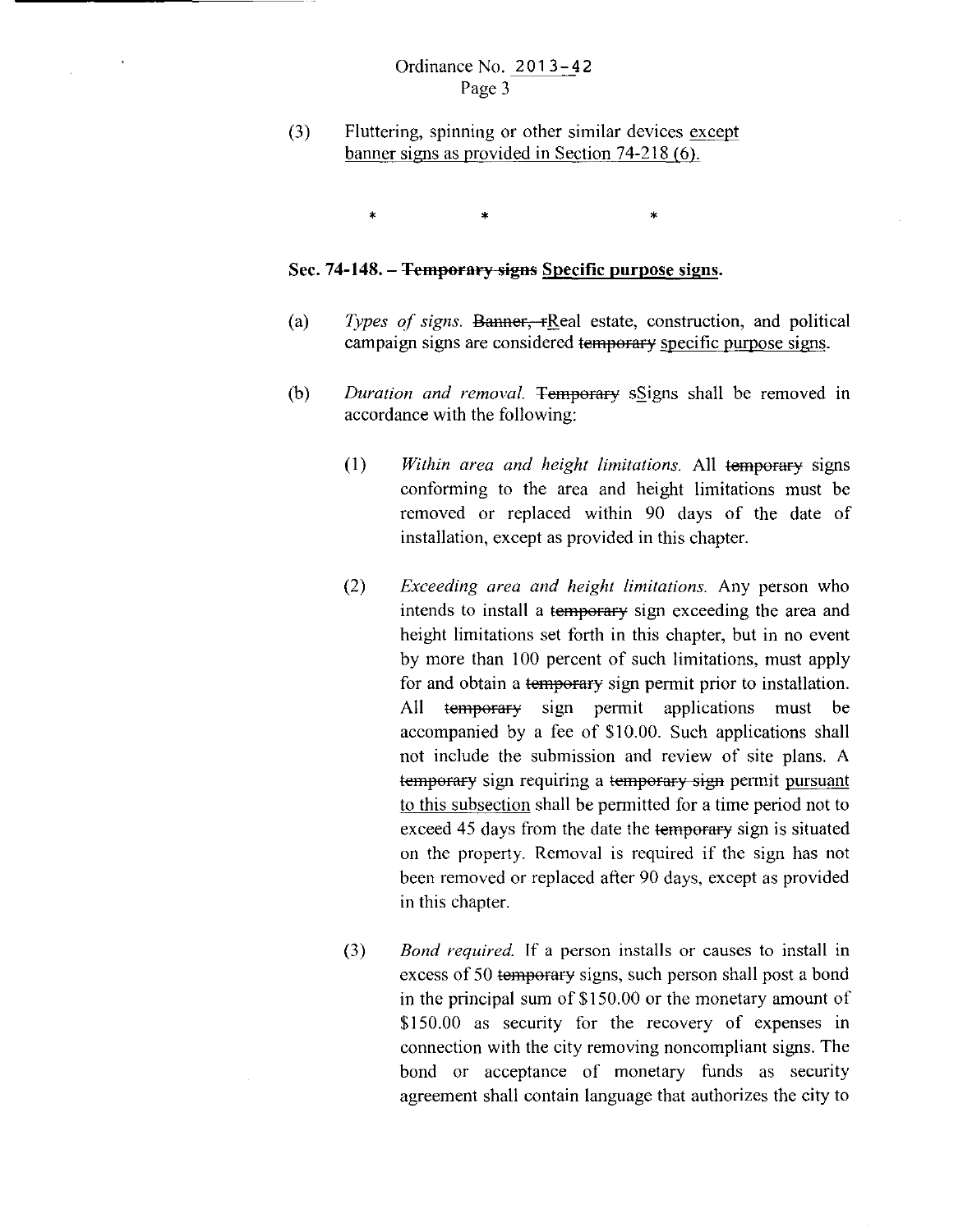### Ordinance No.  $2013-42$ Page 4

 $\ddot{\phantom{1}}$ 

use all or any part of the principal of the bond or money retained to cover its expenses in removing the signs after notice to remove the signs has been provided and the signs have not been removed prior to time period provided in the notice or as provided in this chapter. The forfeiture of the bond or the withdrawal of the monetary funds retained as security does not prevent the city from collecting additional funds through citation or notice of violation to recover costs or penalties in connection with the maintenance and removal of unlawful temporary signs.

(c) *Restrictions.* Restrictions on temporary specific purpose signs shall be as follows:

|                           | <b>Residential District</b>                                              | Nonresidential District                             |
|---------------------------|--------------------------------------------------------------------------|-----------------------------------------------------|
| (1) Real estate<br>signs: |                                                                          |                                                     |
| Number<br>(maximum)       | 1 per lot or 1 per frontage on each<br>right-of-way                      | 1 per lot or 1 per frontage on each<br>right-of-way |
| Area (maximum)            | 4 square feet*                                                           | 8 square feet*                                      |
| Height<br>(maximum)       | 2 feet (sign face)*                                                      | 2 feet*                                             |
| Riders                    | 2 per lot, each not to exceed 6 inches<br>in height and 2 feet in length |                                                     |
| (2)Construction<br>signs: |                                                                          |                                                     |
| Number                    | 1 per lot or 1 per frontage on each                                      | 1 per lot or 1 per frontage on each                 |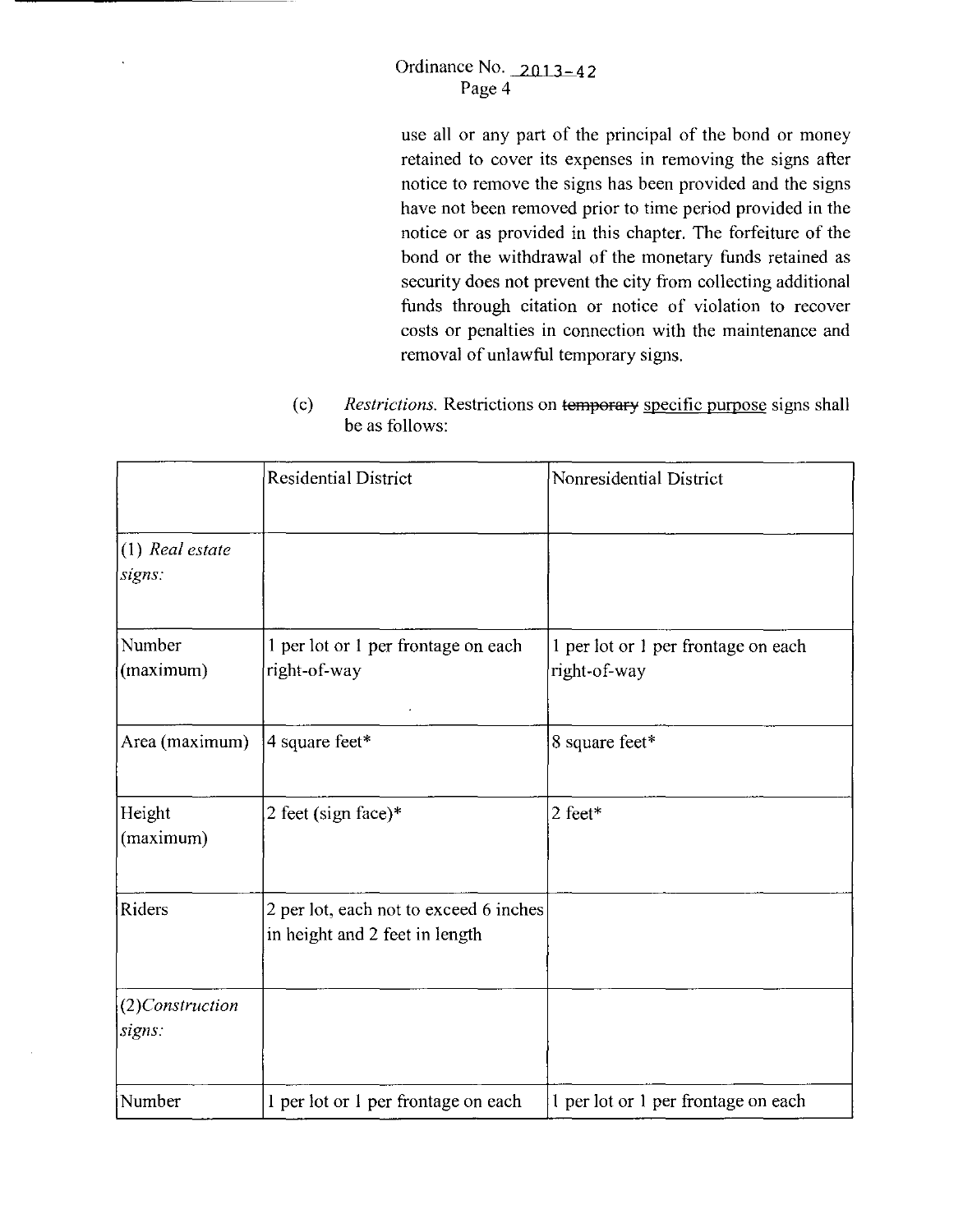$\label{eq:1} \frac{1}{\sqrt{2\pi}}\int_{0}^{\pi} \frac{1}{\sqrt{2\pi}}\left(\frac{1}{\sqrt{2\pi}}\right)^{2\pi} \frac{1}{\sqrt{2\pi}}\left(\frac{1}{\sqrt{2\pi}}\right)^{2\pi} \frac{1}{\sqrt{2\pi}}\frac{1}{\sqrt{2\pi}}\frac{1}{\sqrt{2\pi}}\frac{1}{\sqrt{2\pi}}\frac{1}{\sqrt{2\pi}}\frac{1}{\sqrt{2\pi}}\frac{1}{\sqrt{2\pi}}\frac{1}{\sqrt{2\pi}}\frac{1}{\sqrt{2\pi}}\frac{1}{\sqrt{2\pi}}\frac{1$ 

 $\sim$ 

| (maximum)                        | right-of-way                                                                                                                                                                                                                                                                                                                           | right-of-way                                                           |  |  |
|----------------------------------|----------------------------------------------------------------------------------------------------------------------------------------------------------------------------------------------------------------------------------------------------------------------------------------------------------------------------------------|------------------------------------------------------------------------|--|--|
| Area (maximum)                   | 4 square feet                                                                                                                                                                                                                                                                                                                          | 8 square feet*                                                         |  |  |
| Height<br>(maximum)              | 2 feet (sign face)                                                                                                                                                                                                                                                                                                                     | 2 feet*                                                                |  |  |
| (3) Political<br>campaign signs: |                                                                                                                                                                                                                                                                                                                                        |                                                                        |  |  |
| Number<br>(maximum)              | 1 per lot or 1 per frontage on each<br>right-of-way for each candidate                                                                                                                                                                                                                                                                 | 1 per lot or 1 per frontage on each<br>right-of-way for each candidate |  |  |
| Area (maximum)                   | 8 square feet                                                                                                                                                                                                                                                                                                                          | 8 square feet*                                                         |  |  |
| Height<br>(maximum)              | 2 feet                                                                                                                                                                                                                                                                                                                                 | 2 feet*                                                                |  |  |
| Time limit                       | Political signs are subject to subsection (b) of this section; provided,<br>however, that regardless of the date of installation, signs must be removed<br>within 30 days after one of the following events: withdrawal date of<br>candidacy, elimination date of candidacy or date of election to office                              |                                                                        |  |  |
|                                  | Bond requirement; exemption: Candidates for public office who are exempt<br>from payment of the election assessment pursuant to F.S. $\S$ 99.093(2) shall<br>also be exempt from bond requirements.                                                                                                                                    |                                                                        |  |  |
|                                  | Violations; persons responsible: The city shall treat political candidates as<br>primarily responsible for unlawful signs referenced in section 74-181(e). The<br>city shall proceed administratively or in court against the political candidate<br>or other legal entity that installs or maintains or causes an unlawful sign to be |                                                                        |  |  |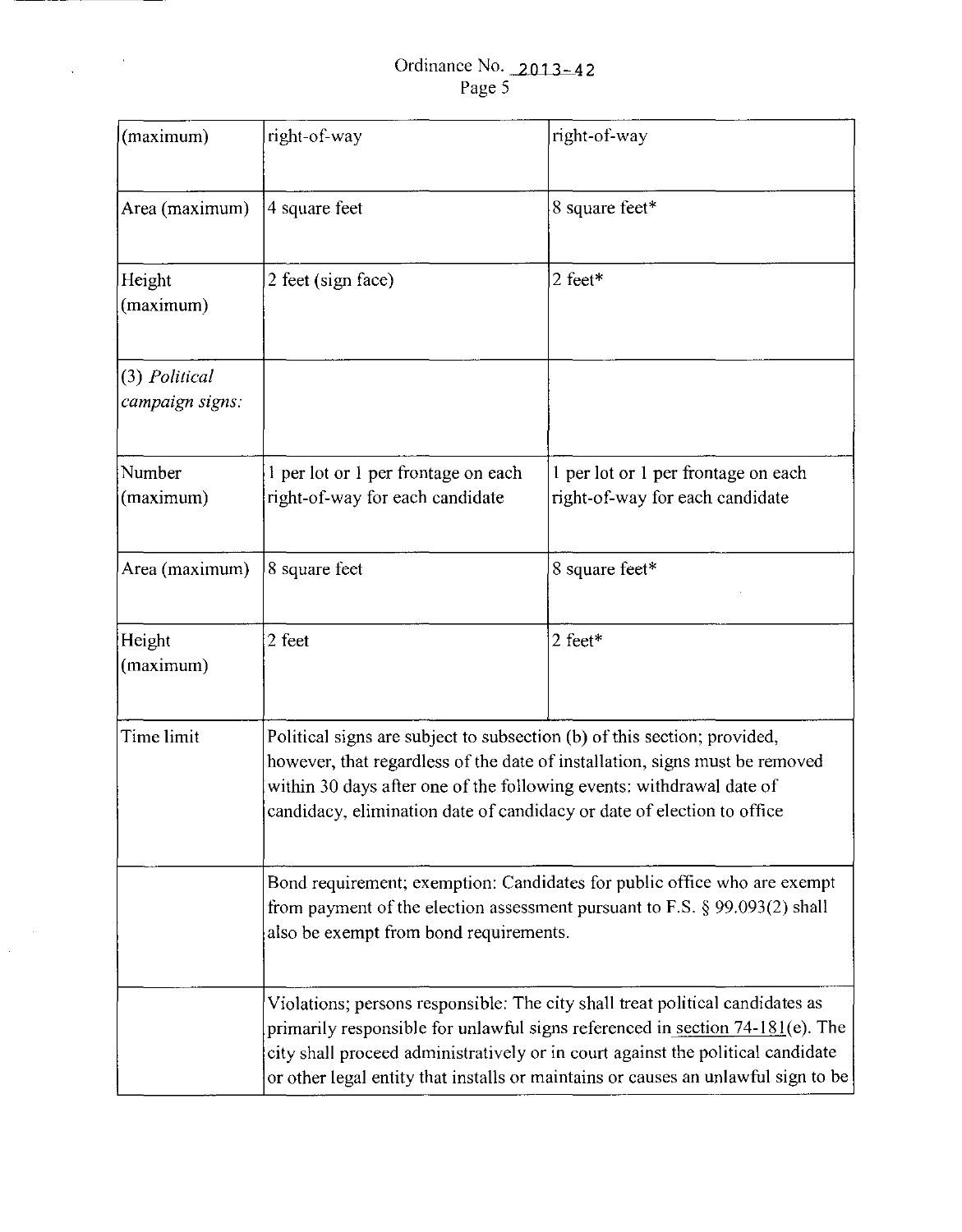### Ordinance No. 2013-42 Page 6

 $\label{eq:2.1} \frac{1}{\sqrt{2\pi}}\int_{\mathbb{R}^{2}}\frac{d\mu}{\left(1+\mu\right)^{2}}\,d\mu\,d\mu.$ 

|                                      | maintained or installed prior to proceeding against the property owner. |                                                                                                                                                                                              |  |  |
|--------------------------------------|-------------------------------------------------------------------------|----------------------------------------------------------------------------------------------------------------------------------------------------------------------------------------------|--|--|
|                                      |                                                                         | *Maximum area of 32 square feet and maximum height of eight feet for real estate signs and<br>political campaign signs on undeveloped lots exceeding one acre in size, excluding outparcels. |  |  |
| (4) Banner signs:                    |                                                                         |                                                                                                                                                                                              |  |  |
| Purpose                              | Not permitted                                                           | Special events or grand openings                                                                                                                                                             |  |  |
| Area (maximum)                       |                                                                         | 32 square feet                                                                                                                                                                               |  |  |
| Sign height<br>(maximum)             |                                                                         | $20$ feet                                                                                                                                                                                    |  |  |
| Sign height<br>(mimum)               |                                                                         | 8 feet                                                                                                                                                                                       |  |  |
| Time limit                           |                                                                         | Total of 90 days in the aggregate for<br>each calendar year                                                                                                                                  |  |  |
| $(54)$ Garage or<br>yard sale signs: |                                                                         |                                                                                                                                                                                              |  |  |
| Number<br>(maximum)                  | 1 per lot or 1 per frontage on each<br>right-of-way                     | Not permitted                                                                                                                                                                                |  |  |
| Area (maximum)                       | 4 square feet                                                           |                                                                                                                                                                                              |  |  |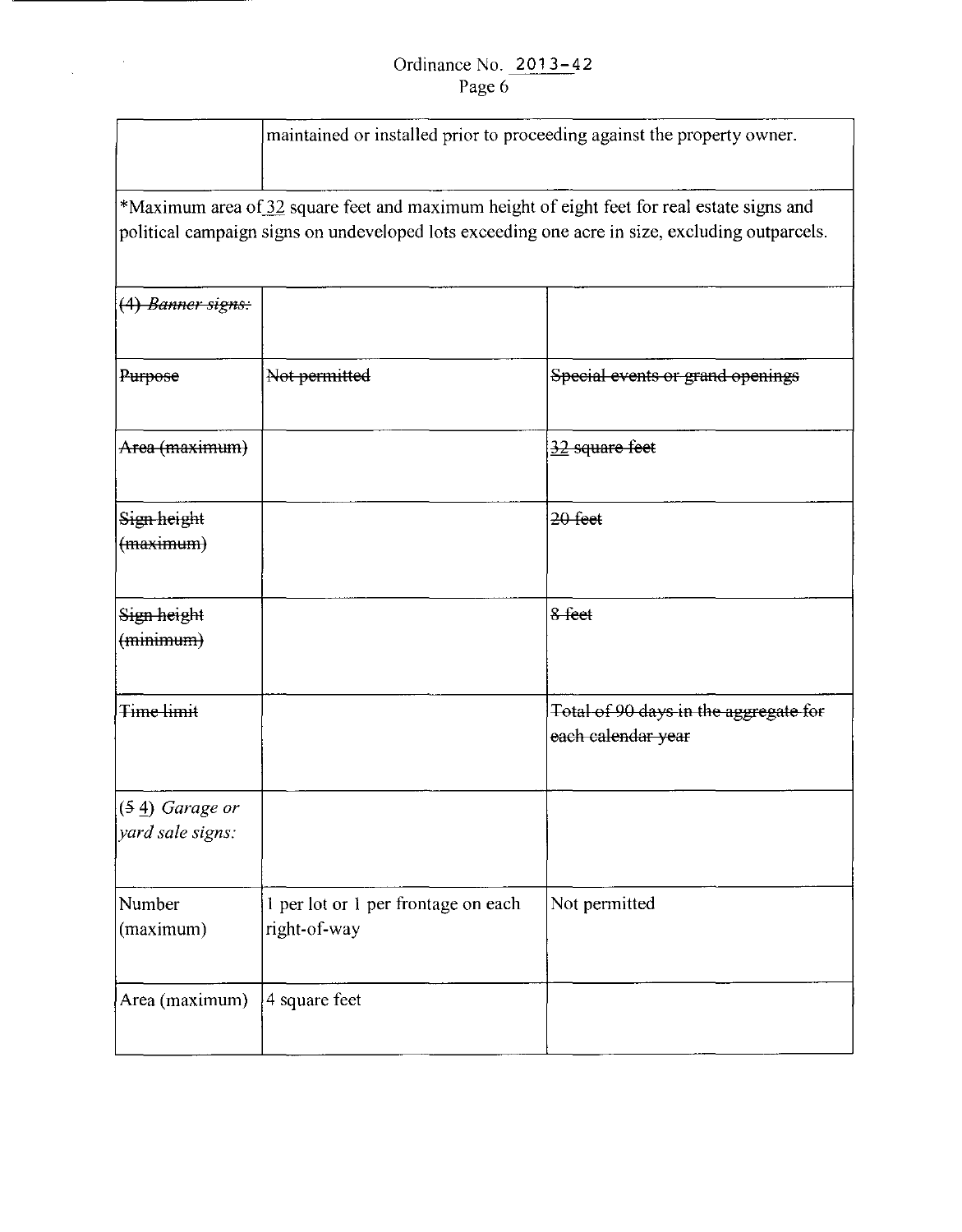#### Ordinance No. 2 01 3-4 2 Page 7

| Height<br>(maximum) | 2 feet (sign face)                |  |  |
|---------------------|-----------------------------------|--|--|
| Time limit          | Two weekends during calendar year |  |  |

- (6) *Setbacks; corner visibility.* All temporary signs, higher than three feet in height, shall not be located within a 25-foot triangle at the intersection of two streets measured along the property line.
- (7) *Building code compliance.* A building permit is required to the extent a temporary sign is constructed with a structure which requires a building permit under the South Florida Building Code.

 $\ast$   $\ast$   $\ast$ 

### **DIVISION 3.- DISTRICT REGULATIONS**

 $*$  \*  $*$  \*  $*$ 

### **Sec. 74-218.- Signs in other districts.**

 $\ast$   $\ast$   $\ast$ The following signs are permitted in all zoning districts or uses not specified in other sections of this article.

 $\ast$   $\ast$   $\ast$ 

- *(6) Banner signs.* 
	- a. Banner signs are allowed only when associated with a promotional or special event conducted entirely on the premises of the event where the signs will be located and where no portion of the sign is dedicated to the advertisement of off-site events, promotions or activities. Banner signs are allowed in all zoning districts, including R-0 residential-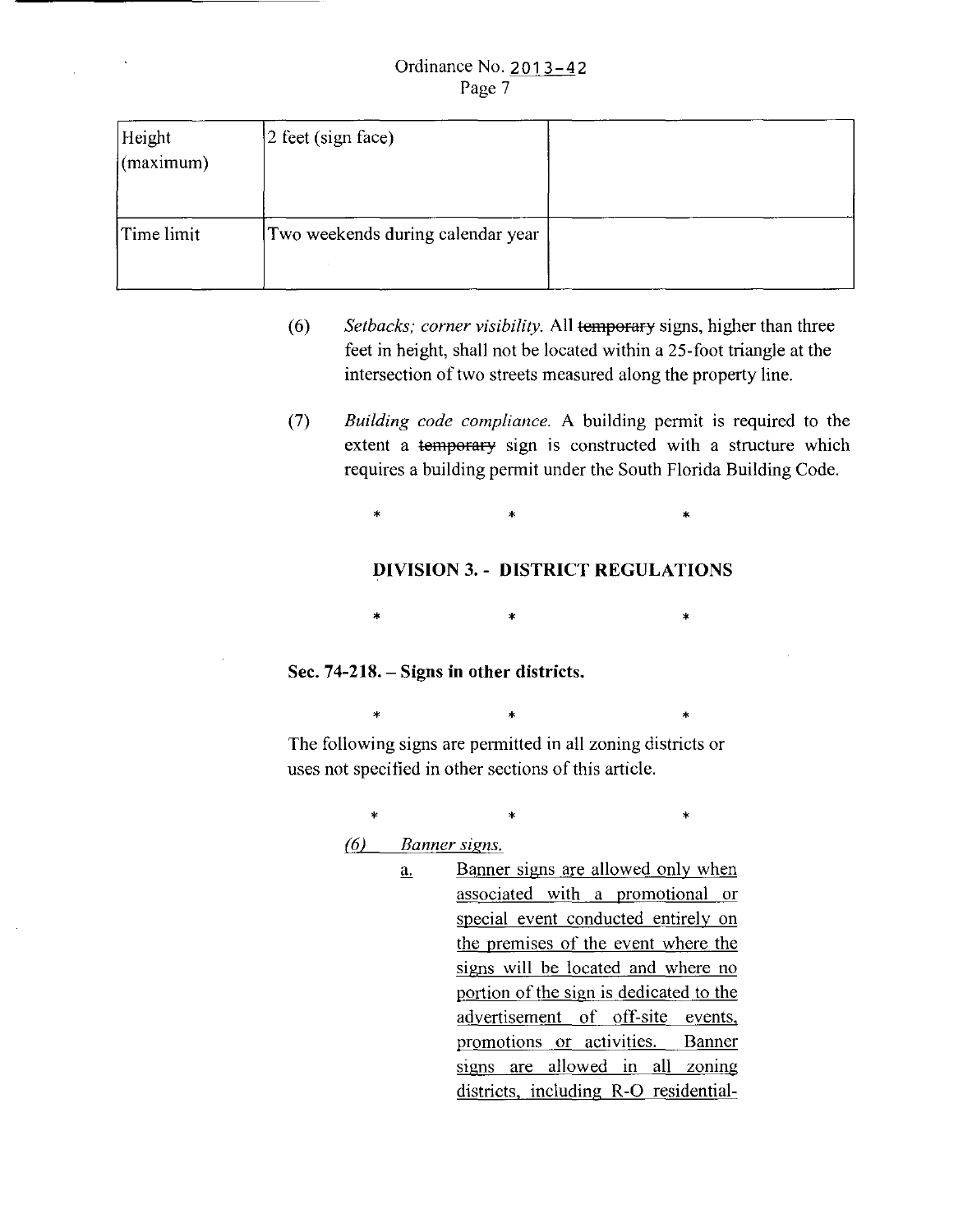office district, except residential districts. Banner signs are not intended to be used as primary or permanent signage.

- b. *Duration.* Banner signs may be displayed on the premises within a total period of time of 90 consecutive days. In any calendar year, an applicant may apply for an additional display period of another 90 days so long as there is a lapse of 90 days between display periods. Display periods are 90 consecutive days. Display periods cannot be consecutive even if applied for during different calendar years.
- c. *Location, Maximum Height. Width and Number.*

(i) *Wall banner signs.* Wall banner signs must be affixed to the facade of a building. The total sign area of any banner sign to be attached to a building's facade shall not exceed 32 square feet. The banner sign must be firmly affixed to the facade by all four comers such that the sign does not sag, droop, fall or collapse. Banner signs may not be affixed to fences, bollards, trees or shrubs, walls, poles, columns, roof tops, eves or any part of the roof structure, canopies, awnings or any other building surface other than the wall of the facade.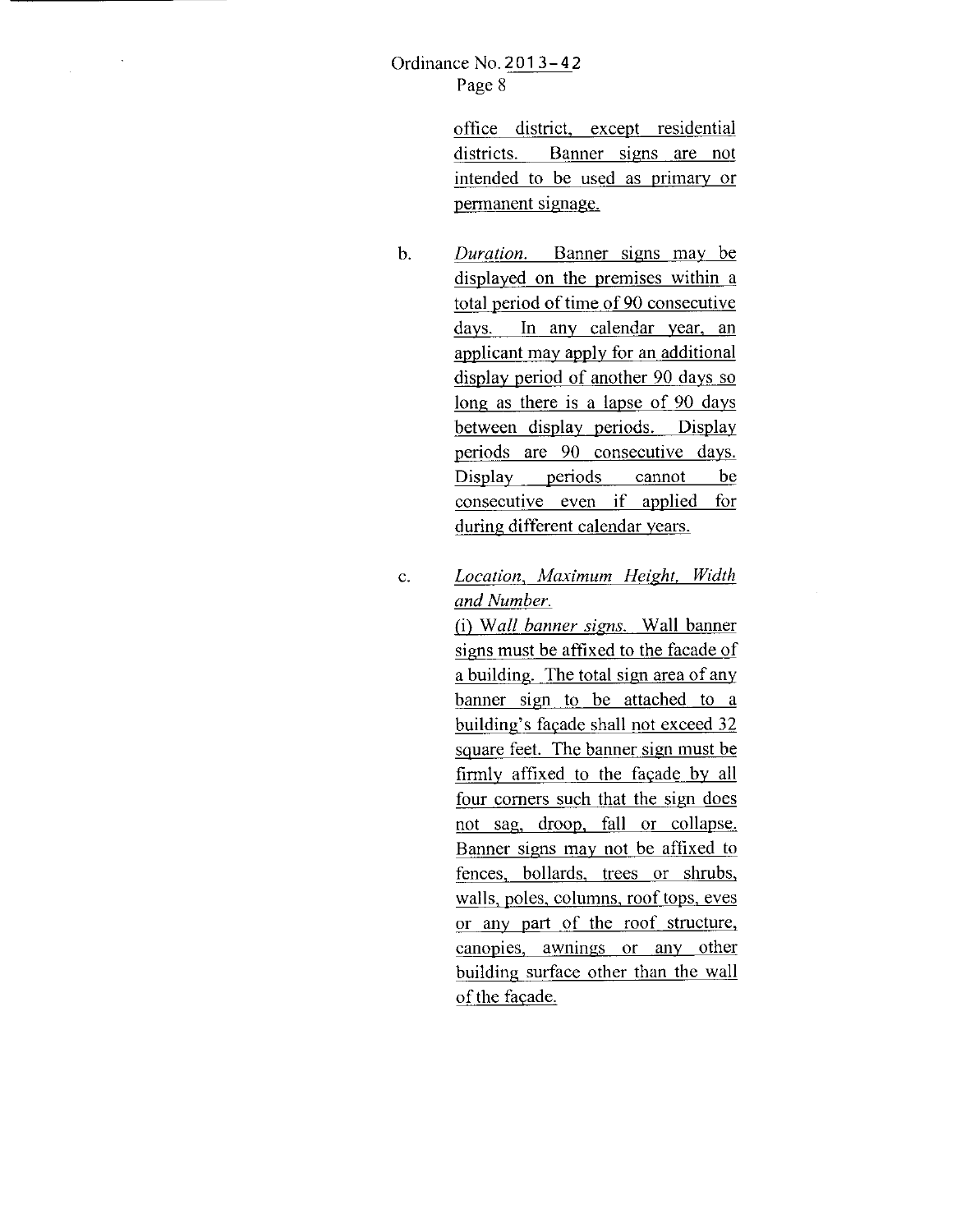(ii) *Flag, Sail. Teardrop, Feather banner signs or other similar freestanding banner signs.* The size of each sign shall not exceed 2 feet in width at the sign's full extension. The maximum height of the sign is 12 feet as measured from the ground to the top of the sign when installed. Signs shall be installed on the landscape buffer along the front property line, entirely within private property excluding the swale area. No portion of the sign or support structure shall be located or encroach into or over the rights-of-way. Signs shall be installed as follows:

(I) no less than 30 feet from one another;

(2) no less than 15 feet from the side property lines; and

(3) out of the sighttriangle, clear vision or sight distance areas at intersections of public streets or public streets and private driveways.

Signs shall be firmly affixed to the ground and supported firmly solely by the sign's support structure, as designed by the sign's manufacturer, such that it does not fall, fold, sag, bend or collapse. Signs shall not be attached to walls, pylon, monument or other type of signs, columns, roof tops, eves or any part of the roof structure, canopies, awnings or any other portion of a building.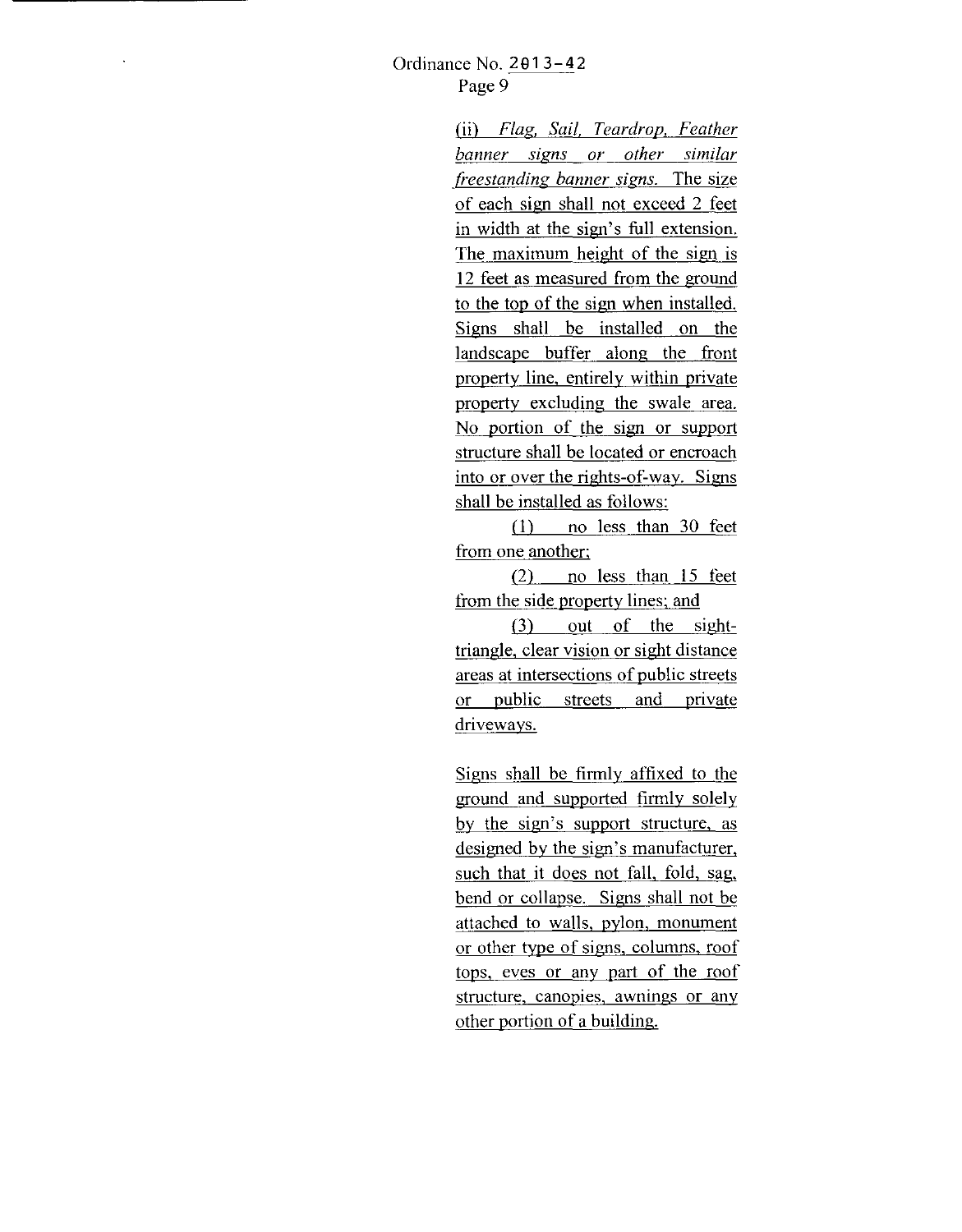### Ordinance No. 2013-42 Page 10

- d. *Application.* An application for the placement of any banner sign must be made with the written approval of the orooerty owner on forms provided by the City. No off-site advertisement is allowed. The property owner shall acknowledge that any violation of these provisions can be enforced against the property owner in addition to the applicant. As part of the application, a sketch of the proposed location must be submitted for review by the Planning and Zoning Division together with a fee of \$50.00 per sign. Any additional display period allowed as provided herein shall also require a fee of \$50.00 per sign. The city shall issue a decal for all approved banner signs which shall be visibly displayed on the face of the sign, if a wall banner sign, or on the supporting structure on a three-foot clearance from the ground on a freestanding banner sign.
- f. *Maintenance.* All banner signs and any supporting structure or hardware must be made of durable material capable of withstanding the outdoor elements tor the period of time allowed to be displayed. Banner signs shall not contain any tears, tattered edges, stains or other signs of wear. Any banner sign that is broken, damaged or in poor condition will be deemed an abandoned sign and must be removed within 24 hours notice by the City. All banner signs must be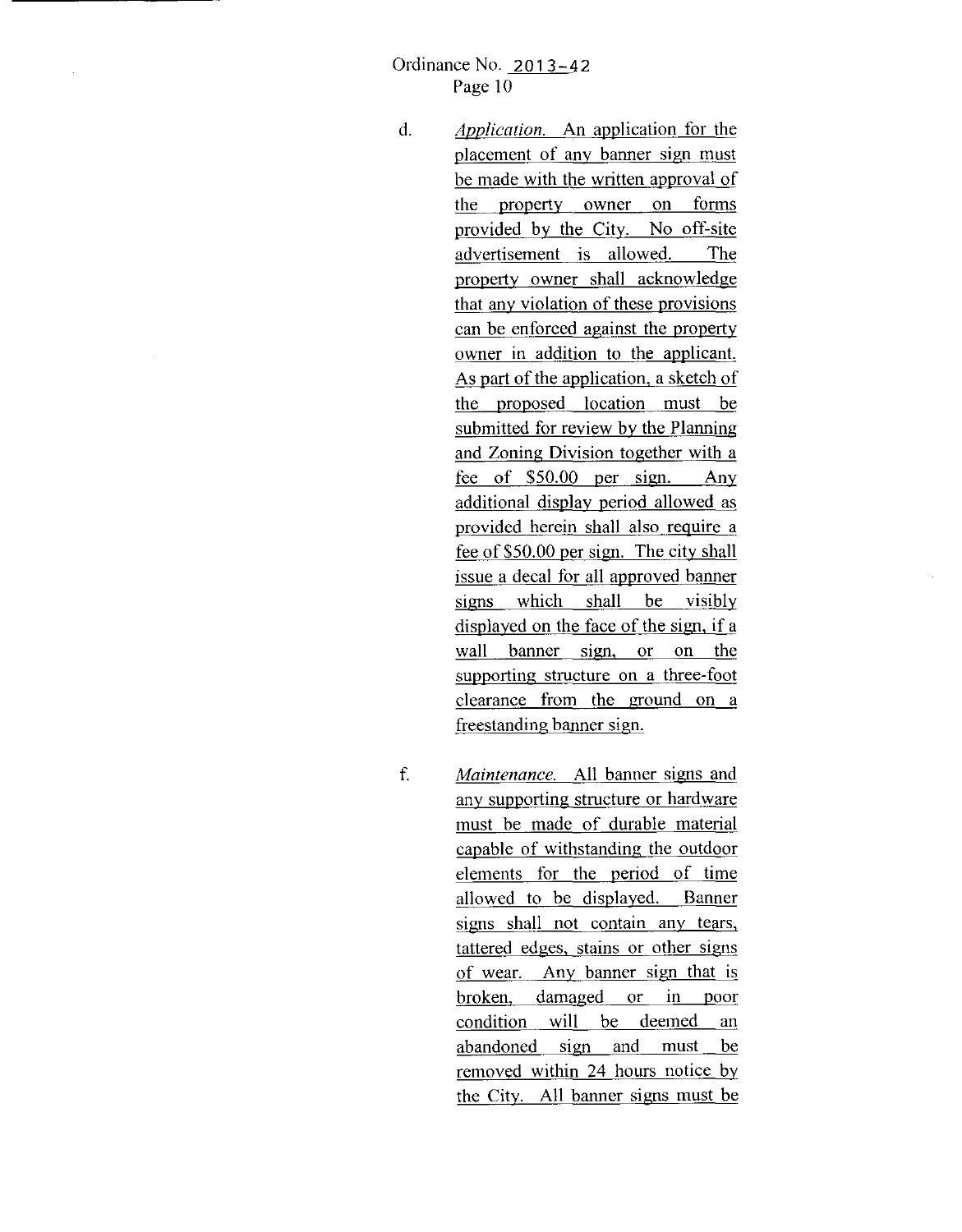removed and safely stored indoors whenever the public is instructed by a government authority that weather conditions require the storage of any loose items or materials as a result of an impending storm or other weather system.

g. *EnfOrcement.* All banner signs must be removed immediately on the expiration of a display period. Failure to comply with any requirement as provided herein shall be enforced pursuant to Chapter 22 and Chapter 78 herein and any other remedy available pursuant to City Code.

#### **Section 2: Repeal of Ordinances in Conflict.**

All ordinances or parts of ordinances in conflict herewith are hereby repealed to the extent of such conflict.

#### **Section 3: Penalties.**

 $\alpha$ 

Every person violating any provision of the Code or any ordinance, rule or regulation adopted or issued in pursuance thereof shall be assessed a civil penalty not to exceed \$500.00 within the discretion of the court or administrative tribunal having jurisdiction. Each act of violation and each day upon which any such violation shall occur shall constitute a separate offense. In addition to the penalty prescribed above, the City may pursue other remedies such as abatement of nuisance, injunctive relief, administrative adjudication and revocation of licenses or permits.

### **Section 4: Inclusion in Code.**

The provisions of this ordinance shall be included and incorporated in the Code of Ordinances of the City of Hialeah, as an addition or amendment thereto, and the sections of this ordinance shall be renumbered to conform to the uniform numbering system of the Code.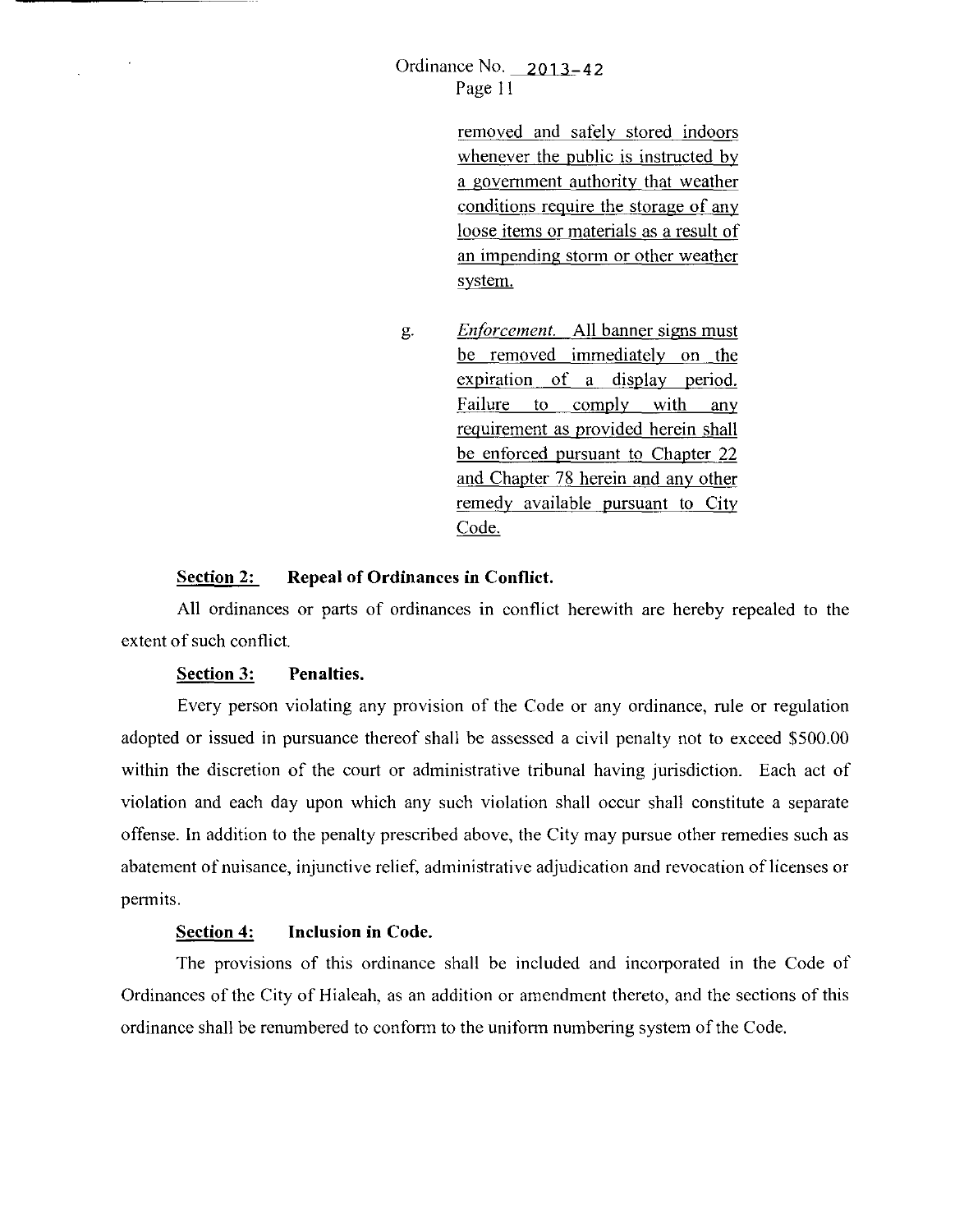#### Section 5: Severability Clause.

If any phrase, clause, sentence, paragraph or section of this ordinance shall be declared invalid or unconstitutional by the judgment or decree of a court of competent jurisdiction, such invalidity or unconstitutionality shall not affect any of the remaining phrases, clauses, sentences, paragraphs or sections of this ordinance.

#### Section 6: Effective Date.

This ordinance shall become effective when passed by the City Council and signed by the Mayor or at the next regularly scheduled City Council meeting, if the Mayor's signature is withheld or if the City Council overrides the Mayor's veto.

| PASSED AND ADOPTED this 25 day of |                              | <u>\June</u>           | 2013. |
|-----------------------------------|------------------------------|------------------------|-------|
|                                   |                              |                        |       |
|                                   |                              |                        |       |
|                                   |                              | Isis Gardia Martinez   |       |
|                                   |                              | Council President      |       |
| Attest:                           | Approved on this $28$ day of | TURE                   | 2013. |
|                                   |                              |                        |       |
| Marbelys Fatjo, Acting City Clerk |                              | Mayor Carlos Hernandez |       |

Approved as to form and legal sufficiency:

William M. Grodnick, City Attorne

Strikethrough indicates deletion. Underline indicates addition.

S:\LEB\LEGISLATION\2013-ORDS\CODE AMENDMENTS\Promo-Banners.docx

Ordinance was adopted by a unanimous vote with Councilmembers. Caragol, Casals-Mufioz, Cue-Fuente. Garcia-Martinez, Gonzalez, Hernandez and Lozano voting "Yes".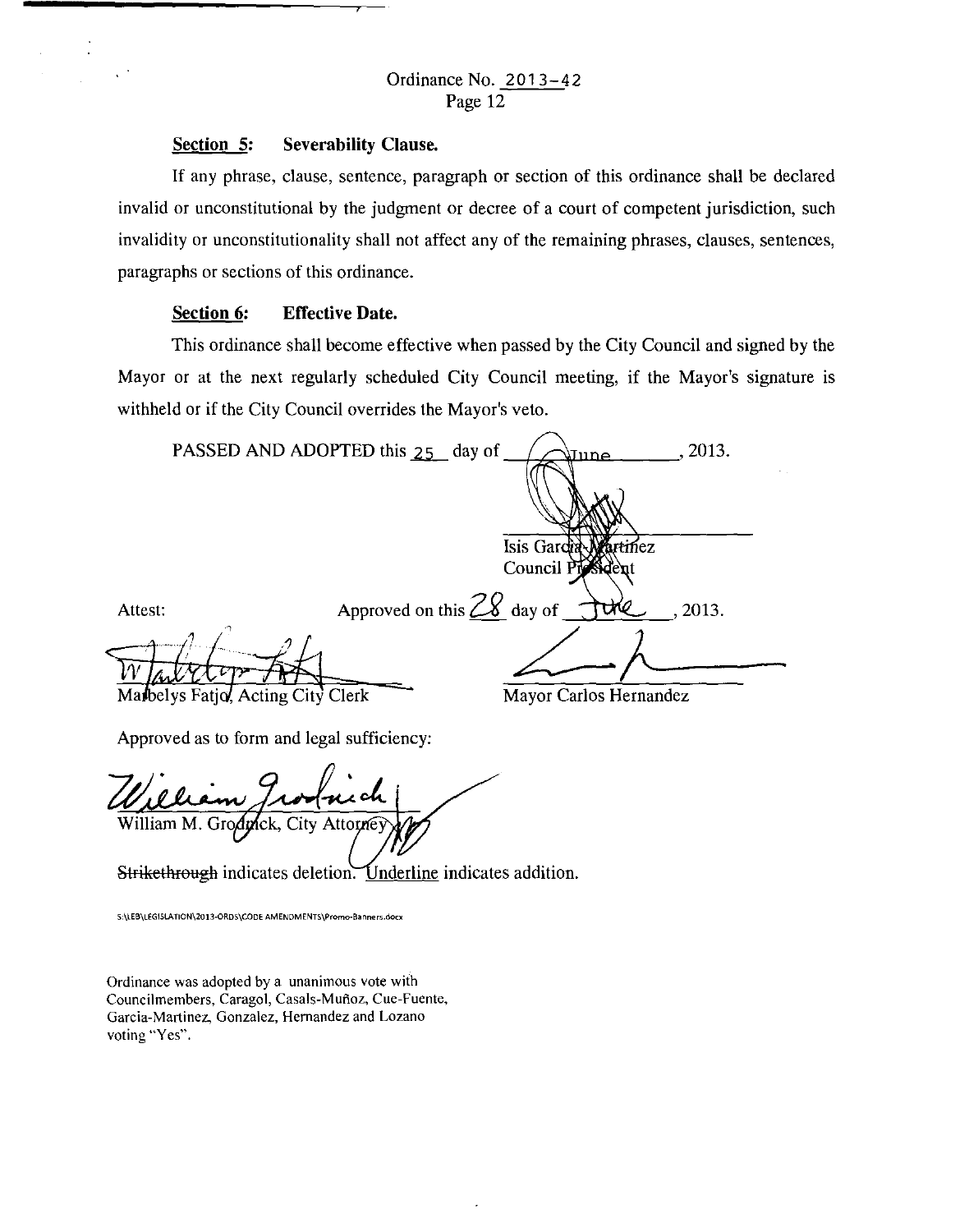### **Permit Application**

- Must be made by business owner with written approval of property owner
- Sketch of proposed location must be submitted for review by the Plaming and Zoning Division
- City wdl issue a color decal that will identify the display period. Additional display period requires a new decal.
- Permit Fee: SIDD per sign



### **Enforcement**

- City Issued decal shall be visibly displayed on the face of the sign or supporting structure
- The sign must be removed immediately on the expiration of a display period

City of Hialaah Planning S Zoning Division 501 Palm Avenue, 2nd Roar Hialeah. Aorida 33010

www.hialeahfl.gov

Phone: 305-883-8075

## **Banner Signs Regulations**

Regulations Highlights



For complate regulations please rafar to City of Hialeah Coda of Drdlnencas Section 74·218 (G)

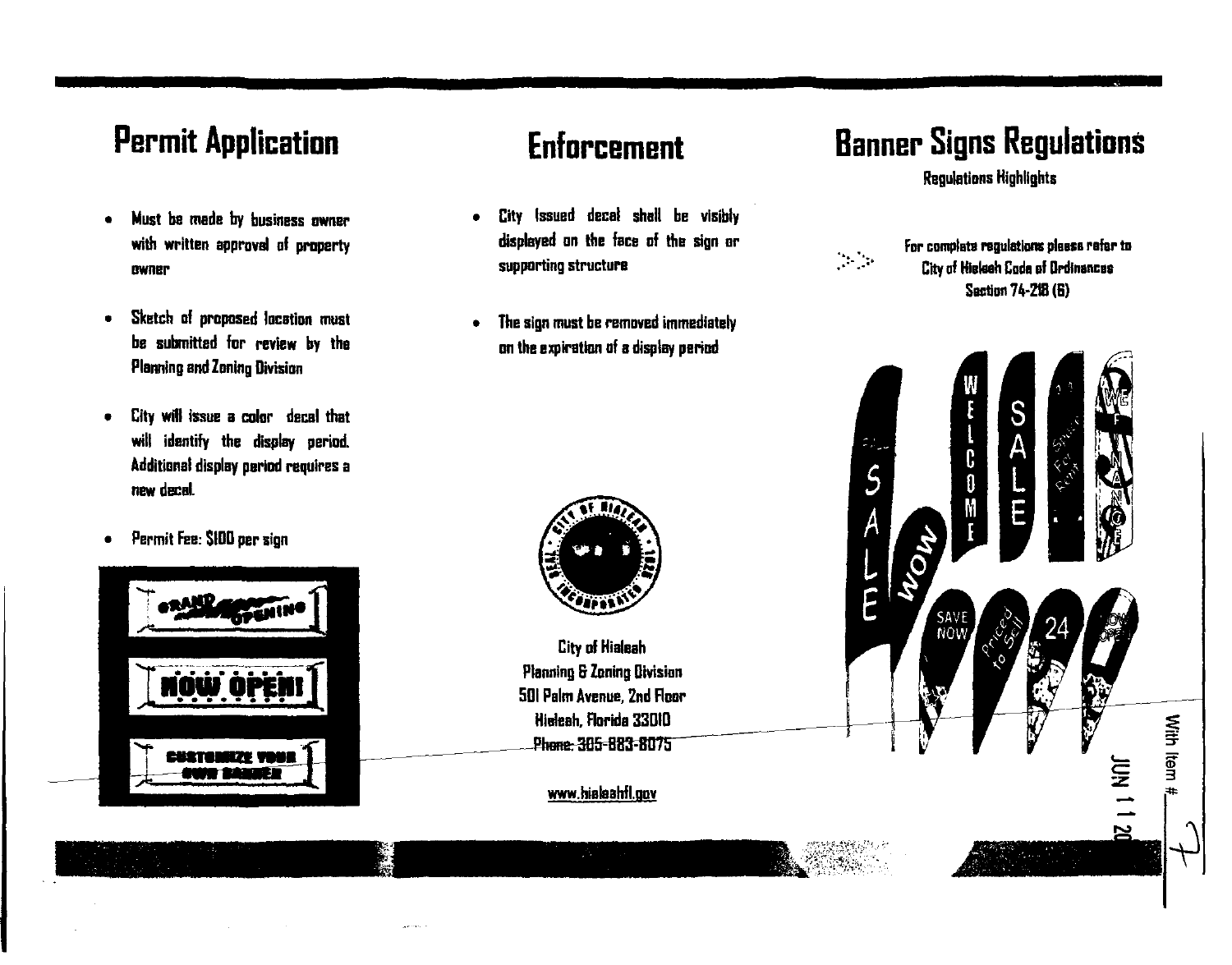### Allowed in all zoning districts except residential districts

• **Banner signs are allowed mdy when**  associated with a promotional or special event conducted entirely

S

F

- on the premises of the event where the signs will be located
- No portion of the sign is to be dedicated to the advertisement of offsite events. promotions or activities
- May be displayed for 90 consecutive days
- Additional display period of 90 days allowed, as long as there is a lapse of 90 days between display periods

mi in na handa a

'··~~t '' ·#· \;,., ,-··. ·~-

### Location, Maximum Height, Width and Number Wall Banner Signs

Must be firmly affixed to the façade of a building by all four corners such that tha

sign does not sag. droop, fall OW OPE or collapse

• Maximum area: 32 square feet

Flag, San, Teardrop, Feather banner signs or other similar freestanding banner signs

- Shall be installed on private property
- Shall not encroach into right-of -way



- No less than 30 feet between flags
- No less than 15 feet from side property lines

• Out of the sight triangle, clear vision or sight distance areas at intersections of public streets and private driveways

-------------~--·

- Maximum width: 2 feet
- Maximum height: 12 feet measured from the ground to the top of the sign when installed

# All beamse signs and any mattitist structure or hardaana maa ka mala af durable material capable of habindhui the outdoor **RAILET ANNI LAB BAY**

 $\mathcal{L}$ , ...  $\sim$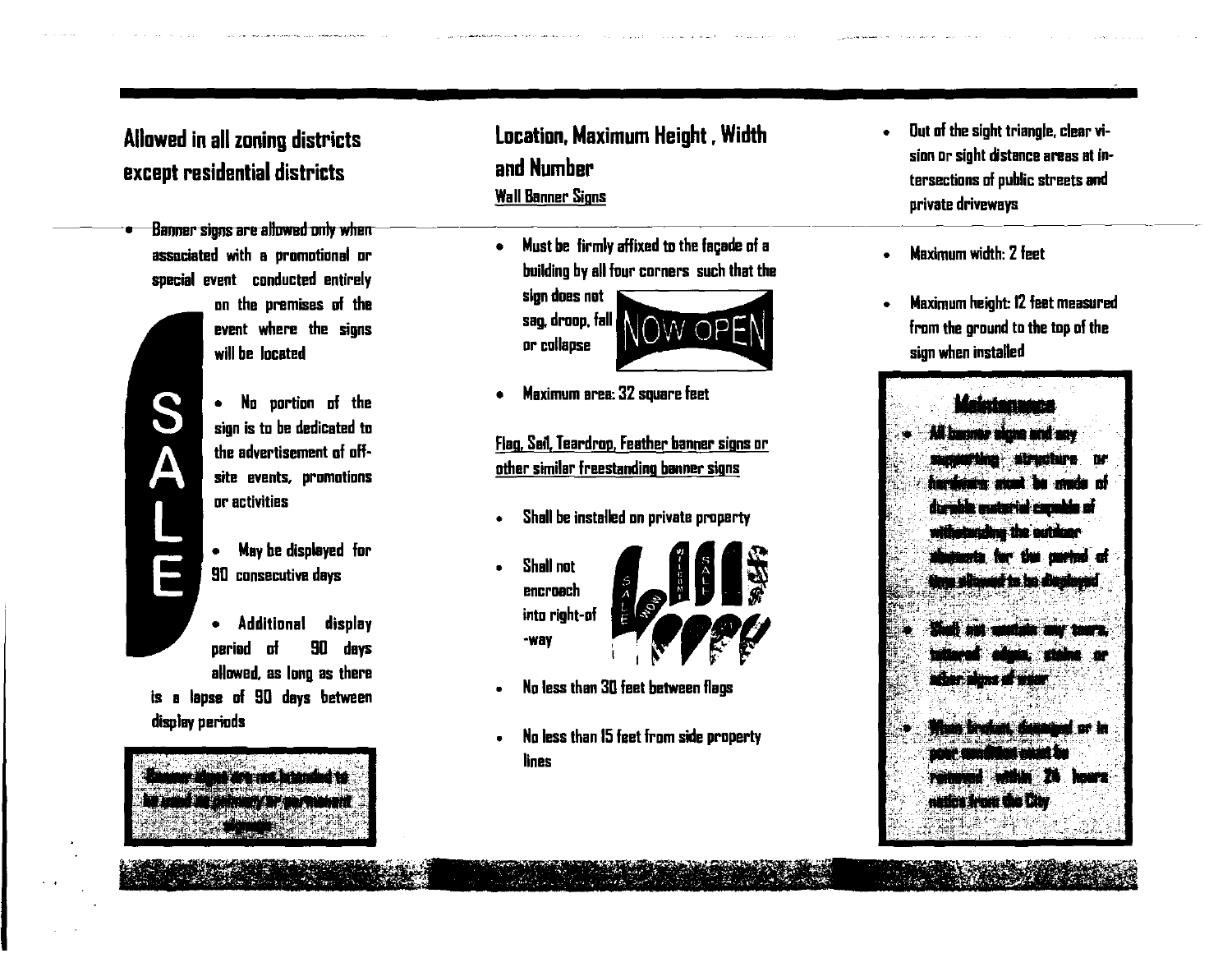### **Permiso**

- —————<del>————</del> **e** El permiso debe ser obtenida por el dueño del negocio con la conlormidad, pur escrito, del duena de Ia propiedad
	- Un esquema de Ia propuesta de ubicaci6n debe ser presentada a Ia Division de Planeamiento *v*  Zonificación
	- La Ciudad otorgara una calcamanfa de color que identificará el período de exhibición autorizado. Períodos adicionales requieren una nueva calcomanía
	- Costa del Permiso: S 100 pur bandera



### **Cumplimiento de Ia**

**Ley** 

- La calcomanfa otorgada par Ia Ciudad de Hialeah debe ser exhibida en un Iugar visible de Ia bandera a en Ia estructura de soporte
- La bandera debe ser quitada inmediatamente en Ia lecha de expiración del período de exhibición



Citv of Hialeah División de Planeamiento y Zonificación 501 Palm Avenue, 2nd Floor Hialeah, Florida 33010 Phane:305-BB3-BD75

www.hialeahft.gov

### Regulaciones para Banderas de Publicidad Sintesis de las Regulaciones



o~'c  $~\sim~$ 

Para la información completa de la ley por favor relerirse a **City of Hialeah Code of Ordinances** Section 74-218 (G)

I

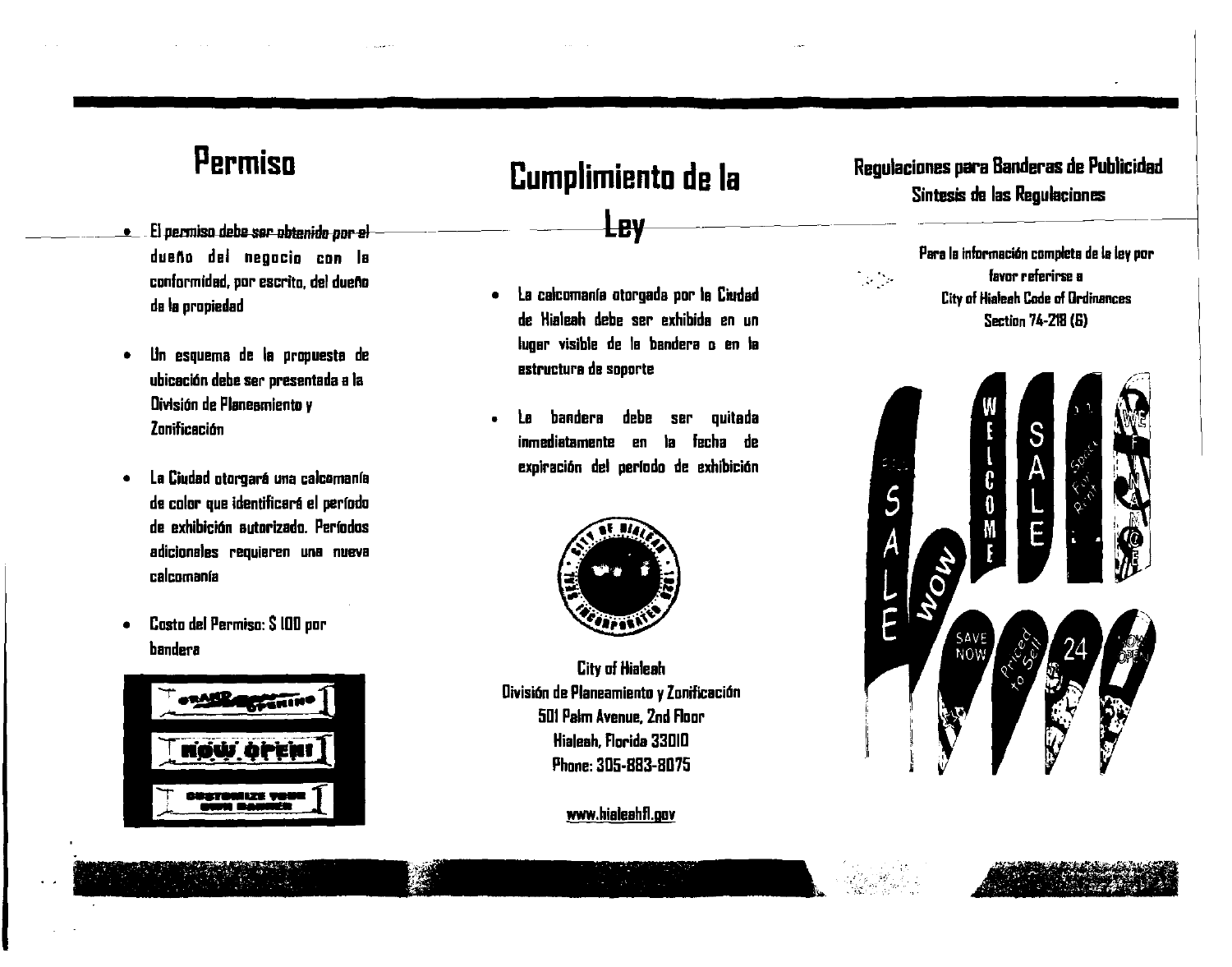Permitidos en todos los distritos de zonificaci6n excepto en distritos residenciales

• Las banderas de publicidad est6n permitides solemente cuando est6n

**S<br>A** 

77

asociadas con un evento especial o de promoci6n a sar llavado a cabo en el sitio donda las banderas estén axhibidas

• Ninguna saccl6n de Ia bandera puade ser utilizada para publicidad de eventos. promociones o actividades qua ocurran an otro sitio

- Pueden ser exhibidas pur 90 dfas consecutivos
- Sa pannite un perfodo adicional de exhibición de SO dfas, siempra y cuando haya un lapso de

SO dras entre perfodos de exhibicl6n Na se la Istanción que las ander as bubhaidhd ssan

vilizadas como veblicibad primanel a permanente

**SANGAN BAGILIAN** 

### Ubicación, Altura Máxima, Ancho y Cantidad

Banderines publicitarios de Pared

• lleben estar lirmemente sujetos a Ia lachada del edilicio en los cuatro extre-

mos, de • manera tal que Ia bandera no cuelgue,



esté arrugada o fuera de Iugar

• Superlicie mAxima: 32 pies cuadraredos

Banderines publicitarios tipo Bandera, Vela, Lágrima o carteles autoportantes similares

• lleben ser propiedad privada



- No puden proyectarse hacia Ia via publica
- Distancia entre banderas: 30 pies
- Distancia a las llneas de propiedad laterales: 15 pies
- Oeben estar Iuera del triingulo de vision o areas de visualización en la intersecci6n de calles o accesos vehiculares privados
- Ancho maximo: 2 pies
- Altura maxima: 12 pies medidos desde el nivel dal suelo hasta Ia parte mis alta del banderfn instalado



- Na.W.iiU 4li wia **.... Jt4** \*Eti.R Jldlf ... *aa.* **t•tli ia** • atra maka da datariari
- ... r•• .. antra da las 24 horas de whir an who de in Chang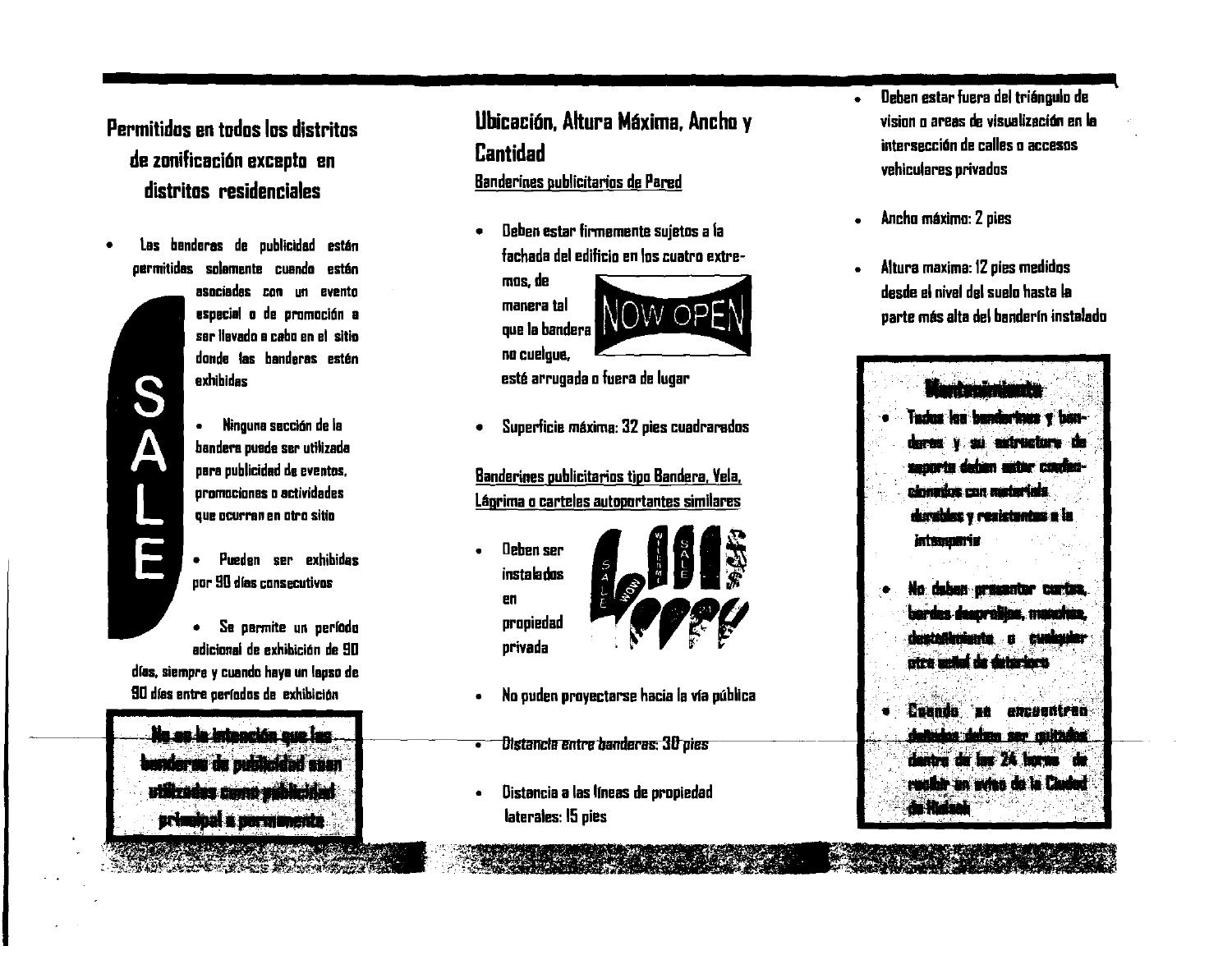## **Permit Application**

- Must be made by business owner with written approval of property owner
- Sketch of proposed location must be submitted for review by the Planning and Zoning Division
- City will issue a color decal that will identify the display period. Additional display period requires a new decal.
- Permit Fee: SIDD per sign



# **Enforcement**

- City Issued decal shall be visibly displayed on the face of the sign or supporting structure
- The sign must be removed immediately on the expiration of a display period



City of Hialeah Planning S Zoning Division 501 Palm Avenue, 2nd Floor Hialeah, Florida 33010 Phone:3D5-BB3-BD75

www.hialeahfl.gov

# **Banner Signs Regulations**

Regulations Highlights



Fur complete regulations please refer to City of Hialeah Code of Ordinances Section 74-218 (G)

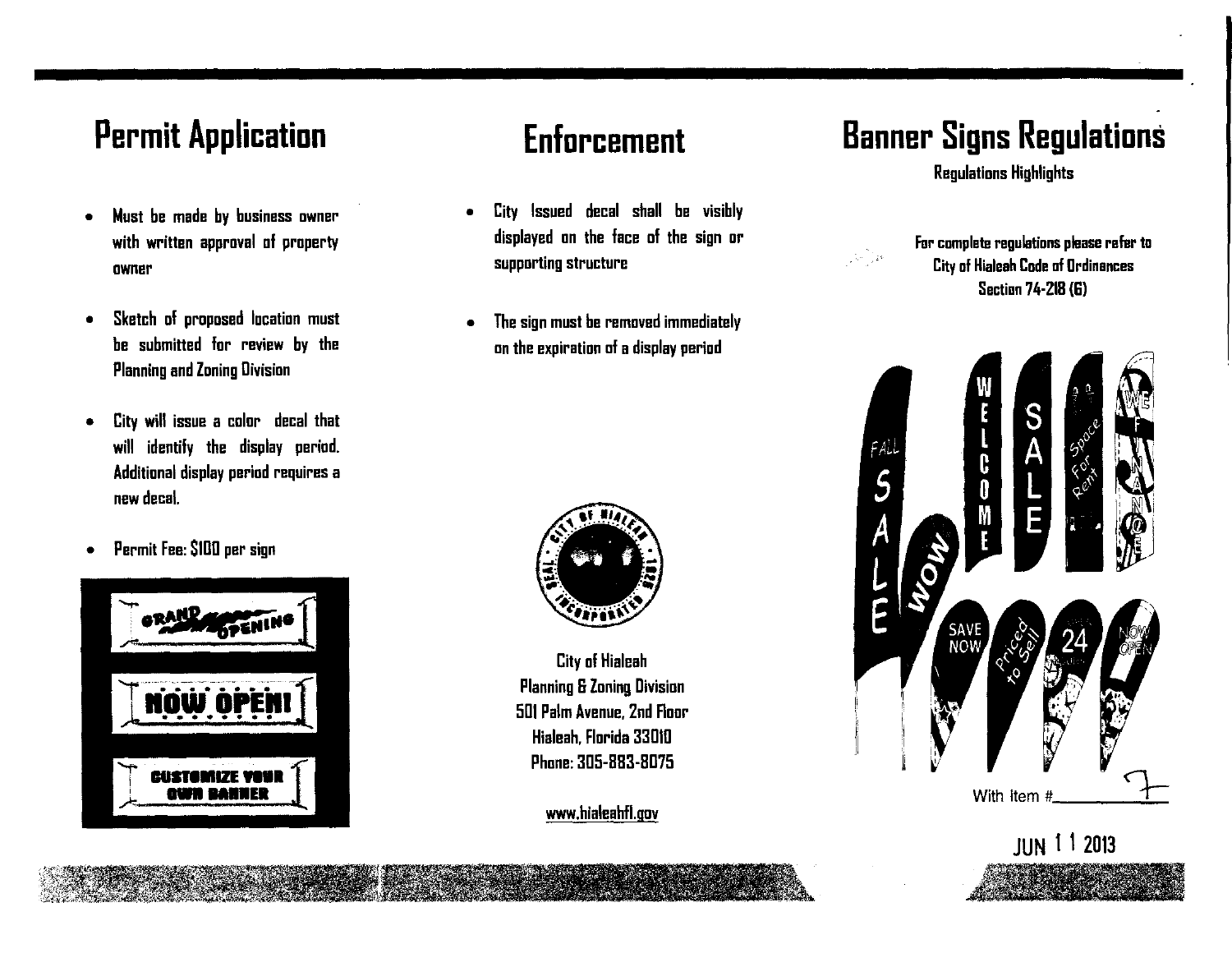### **Permiso**

- El permiso debe ser oblenido por el dueHo del negocio con Ia conformidad. por escrito, del dueHo de Ia propiedad
- Un esquema de Ia propuesta de ubicacion debe ser presentada a Ia Division de Planeamiento y **Zonificación**
- la Ciudad otorgara una calcomanfa de color que identificara el perfodo de exhibicion autorizado. Perfodos adicionales requieren una nueva calcomanfa
- Cosio del Permiso: S IDO por bandera



# **Cumplimiento de Ia ley**

- la calcomanfa otorgada por Ia Ciudad de Hialeah debe ser exhibida en un Iugar visible de Ia bandera o en Ia estructura de soporte
- la bandera debe ser quitada inmediatamente en Ia fecha de expiración del período de exhibición



City of Hialeah Division de Planeamiento y Zonificacion 501 Palm Avenue, 2nd Floor Hialeah. Florida 3301D Phone: 305-883-8075

www.hialeahH.gov

### Regulaciones para Banderas de Publicidad Sintesis de las Regulaciones

Para Ia informacion completa de Ia ley pur favor referirse a City of Hialeah Code of Ordinances Section 74-218 (G)